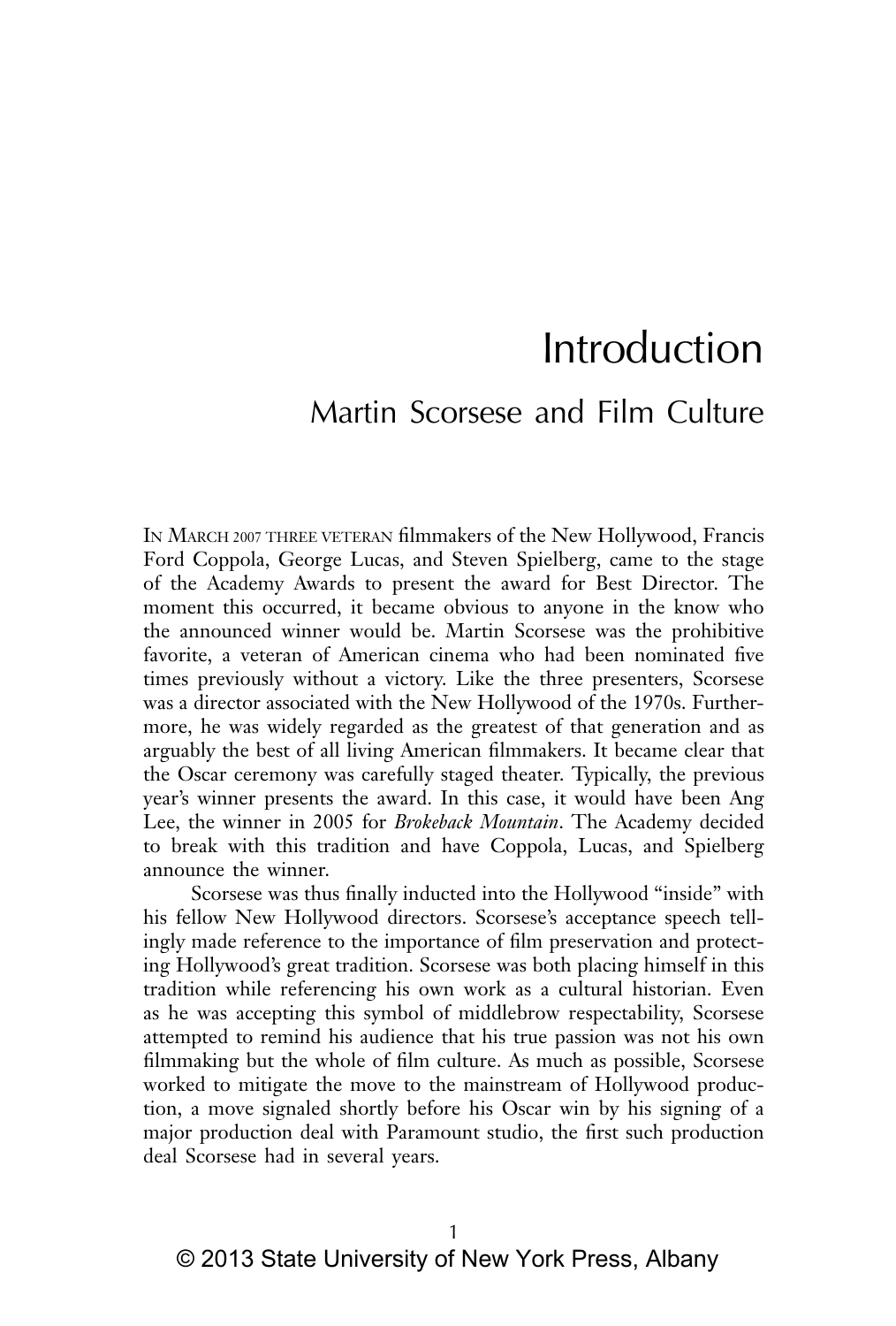This long-awaited victory for Scorsese had little to do with either the quality of his film *The Departed* (2006) or with cultural prestige, especially within film culture as a whole. Paradoxically, it represented a risk of cultural status. Why this is the case is one of the many curiosities about American cinema that this book explores. As far back as Scorsese's first studio film, *Alice Doesn't Live Here Anymore* (1974), the question has been asked: Has Martin Scorsese gone Hollywood? The answer to this question is much more complex than initially thought because the idea of Hollywood is a complicated one, especially in the contemporary environment. Many variations of the term now exist: Classical Hollywood, Old Hollywood, New Hollywood, Post-Classical Hollywood, and even Independent Hollywood. In addition, Hollywood is now theorized in many ways within the film studies discipline. If Hollywood was simply a place, there could be a simpler answer to the question: Martin Scors– ese went to Hollywood in 1970, and he became a studio filmmaker in 1974. Since then, he has made most of his work, especially the films on which his critical reputation rests, for the major studios. But Hollywood is more than a place. It symbolizes something much more, and what it symbolizes is neither simply embraced nor rejected by Scorsese. Rather, it is a concept and idea that Scorsese has had to negotiate.

This study examines the work of Scorsese and, with few exceptions, covers Scorsese's career in chronological order and is structured by Scorsese as an object of study. In this way, it is similar to most of the literature written about Scorsese thus far. However, it differs in almost every other way. Unlike other studies, a textual analysis of the style and themes of Scorsese's feature films is not emphasized. Scorsese the auteur is less significant to this work than his place in the field of cultural production, and Scorsese as a filmmaker is less important than Scorsese as a cultural figure. Because of the vast amount of cultural activities in which he has been involved, examining the relationship among all of Scorsese's various projects and how this has formed the figure known as "Scorsese" today is more productive. This analysis not only explains the various meanings that have developed around the idea of Scorsese, but also how these associations developed over the course of his career. My main argument is that extratextual factors, rather than the films themselves, have led to his prestigious position as an artist. And because Scorsese is an American director working for the major studios, of utmost importance is how he has negotiated with Hollywood and all of the contradictory connotations of that term.

This book deals with two broad areas. The first is the general reception of Scorsese and his work over the past few decades. I am specifically interested in examining how Scorsese's reputation has influenced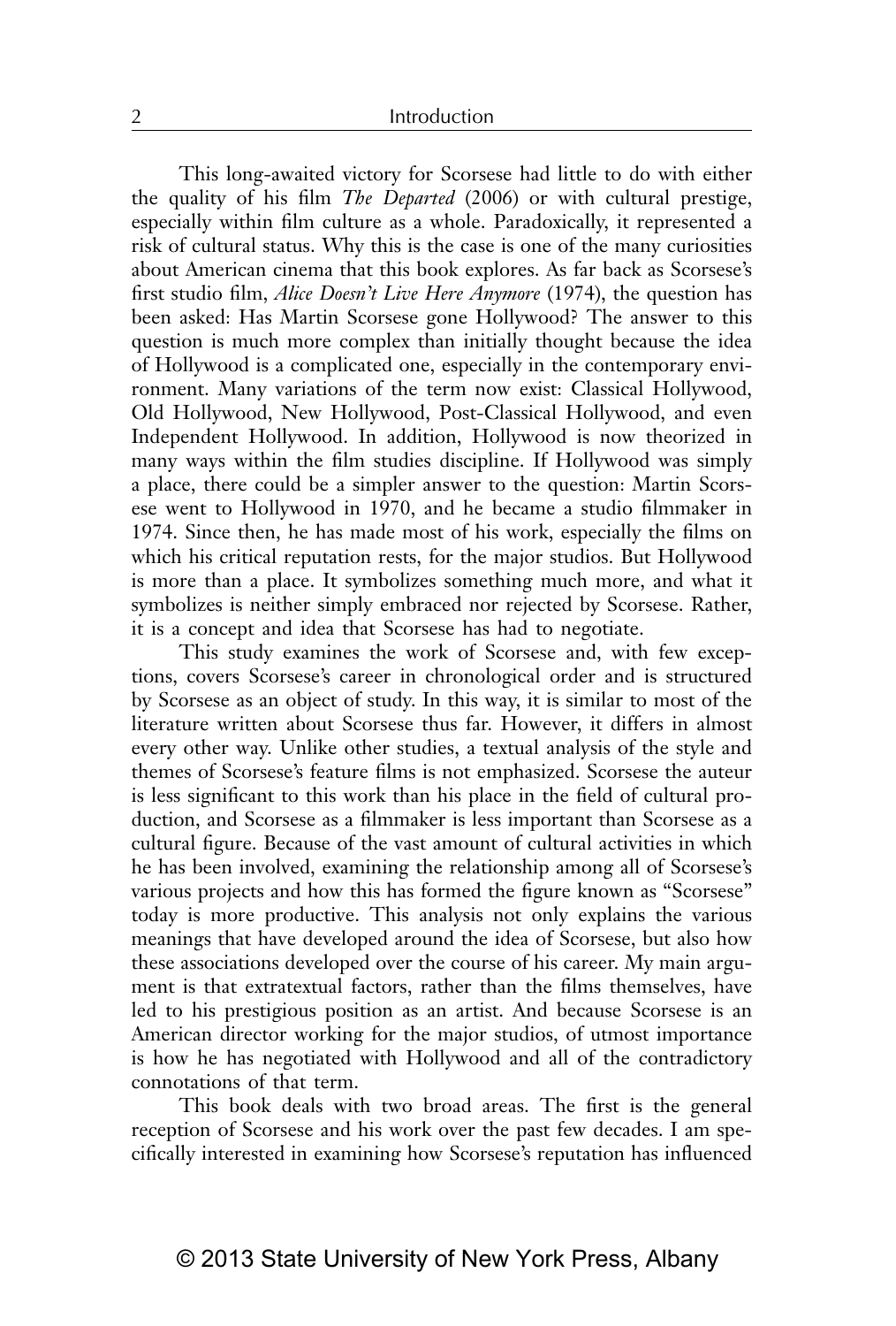the ways in which his relationship to cultural institutions has been mediated. This includes not only the commercial sector, such as Hollywood, but also cultural institutions such as the university and film archives. The second broader concern is with applying a different methodological approach to Scorsese in order to produce a broader understanding of his place within American culture. In particular, we need to move beyond the formal, critical approaches to his feature films that have dominated even the scholarly work undertaken so far. While these approaches have produced certain knowledge about Scorsese, they have also largely ignored many other questions that arise when the focus is shifted away from exclusively textual analysis. By using alternative models, particularly sociological models of aesthetic taste, a greater understanding of Scorsese's entire cultural output, including his feature films, can be reached.

Within film studies and many other fields of culture, the aesthetic debate of the past decades has concentrated on modernism versus postmodernism. This book refers to this dichotomy throughout. In using these terms, I do not wish to reinforce these binaries but rather acknowledge their continuing cultural force when discussing taste evaluation. The idea of modernism in this study is specific to a particular field of cultural production: narrative film in the United States since 1967. This is the period in which Scorsese becomes a Hollywood director, and this modernist discourse will subsequently shape how his work is received and interpreted. This modernist ideal is heavily involved in the creation of what has been dubbed the New Hollywood cinema, which is usually cited as beginning in 1967 with the films *Bonnie and Clyde* (Arthur Penn, 1967) and *The Graduate* (Mike Nichols, 1967) and continues to be used in connection with the period of the late 1960s and early 1970s, often to define that era as distinctive in quality as compared to the postmodernism of today. However, New Hollywood cinema and the films of Martin Scorsese are not obviously modernist. Compared to previous art practices, such as the novels of James Joyce or the paintings of Jackson Pollock, the Hollywood Renaissance was a very classical movement.<sup>1</sup> There was not a radical consideration of cinema's formal procedures in these films. Stylistic breaks with the past were usually brief and predominantly tied to story. A notable (and often-cited) example is from Scorsese's *Taxi Driver* and its allusion to a sequence from the more clearly modernist *Two or Three Things I Know about Her* (Jean-Luc Godard, 1967). Nevertheless, there emerged at this time a discourse that defined New Hollywood as modernist. And while some academic critics were interested in the avant‑garde (such as academic filmmakers like Laura Mulvey and Peter Wollen), there remained a desire to extend ideas of high modernist practice to more mainstream cinema.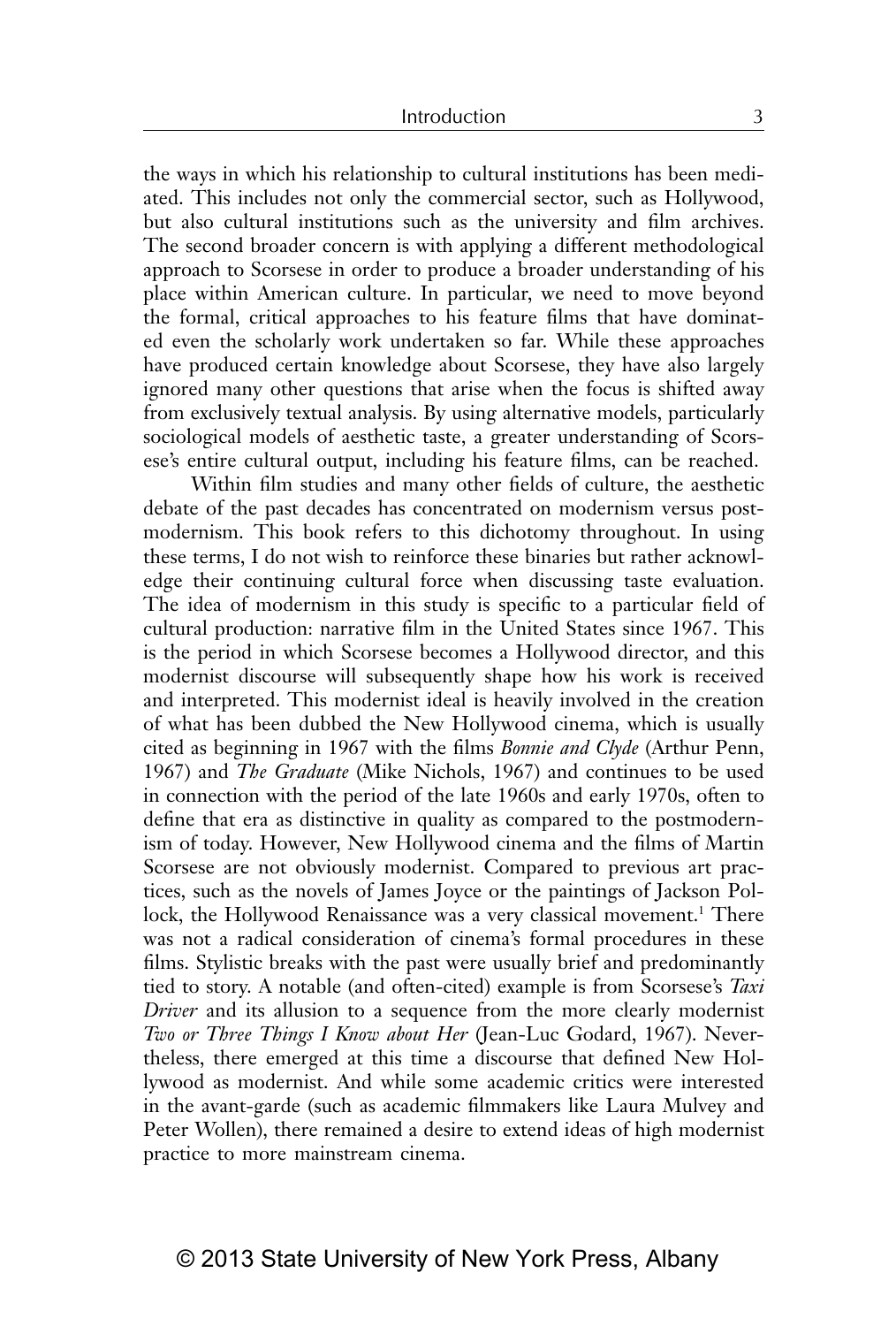Robert Kolker's *A Cinema of Loneliness* is the most explicit example of a critical study of New Hollywood directors explicitly defining this period as modernist.<sup>2</sup> Kolker's book has undergone three editions, first in 1980, then in 1988, and most recently in 2000, and it remains the most important book on the era because it so strongly defines the dominant approach to this cinema. The validity of his argument is less important than its effect and influence. Kolker argues that the New Hollywood was the first extended period of American cinema in which a modernist sensibility can be located. But this modernism is the creation of critical method more than the artistic practice itself. This can be seen from Kolker's own explanation of his approach: "I want to return cinematic fiction to its proper place as artifice, as something made, and to reduce the emotional aura that most American film narratives create in the viewer."<sup>3</sup> The emphasis on formal elements and the downplaying of emotion are indeed modernist, but it is a modernist approach to interpretation rather than a modernist artistic practice. This is not to argue that New Hollywood cinema completely lacked these elements. But the creation of American modernist film required both critics and filmmakers, which Kolker himself acknowledges: "There has been no direct joining of forces of critic and filmmaker, but there has been an occasional paralleling of inquiry and an acknowledgment on both sides that film is a serious business." $4$  The joining of forces between critic and filmmaker are more important than Kolker realizes. In fact, they were crucial in the forming of American modernist film. To use Pierre Bourdieu's terminology, modernist discourse has become the "habitus" of film academics and reviewers alike.<sup>5</sup> This modernist discourse led to New Hollywood directors rarely being approached in any other way.

In order to move away from the discourse of modernism in aesthetic debates, a sociological theory of art and artistic production is needed. The key figure in this field is clearly Bourdieu, partially because he lies outside these modernist/postmodernist discussions altogether. As opposed to poststructuralists and postmodernists, Bourdieu launches his critique of modernism at the whole of the artistic institution itself. As an alternative, Bourdieu calls for a sociology of the aesthetic and its institutions, arguing that in order to effectively critique this category, the critic must break with the field of the aesthetic altogether. Otherwise, the traditional categories continue to dominate the discussion. As Bourdieu writes in the Postscript to his seminal work *Distinction*, "The reader may have wondered why, in a text devoted to taste and art, no appeal is made to the tradition of philosophical and literary aesthetics; and he or she will no doubt have realized that this is a deliberate refusal."6 Bourdieu instead concentrates his attention on "the indivisibility of taste,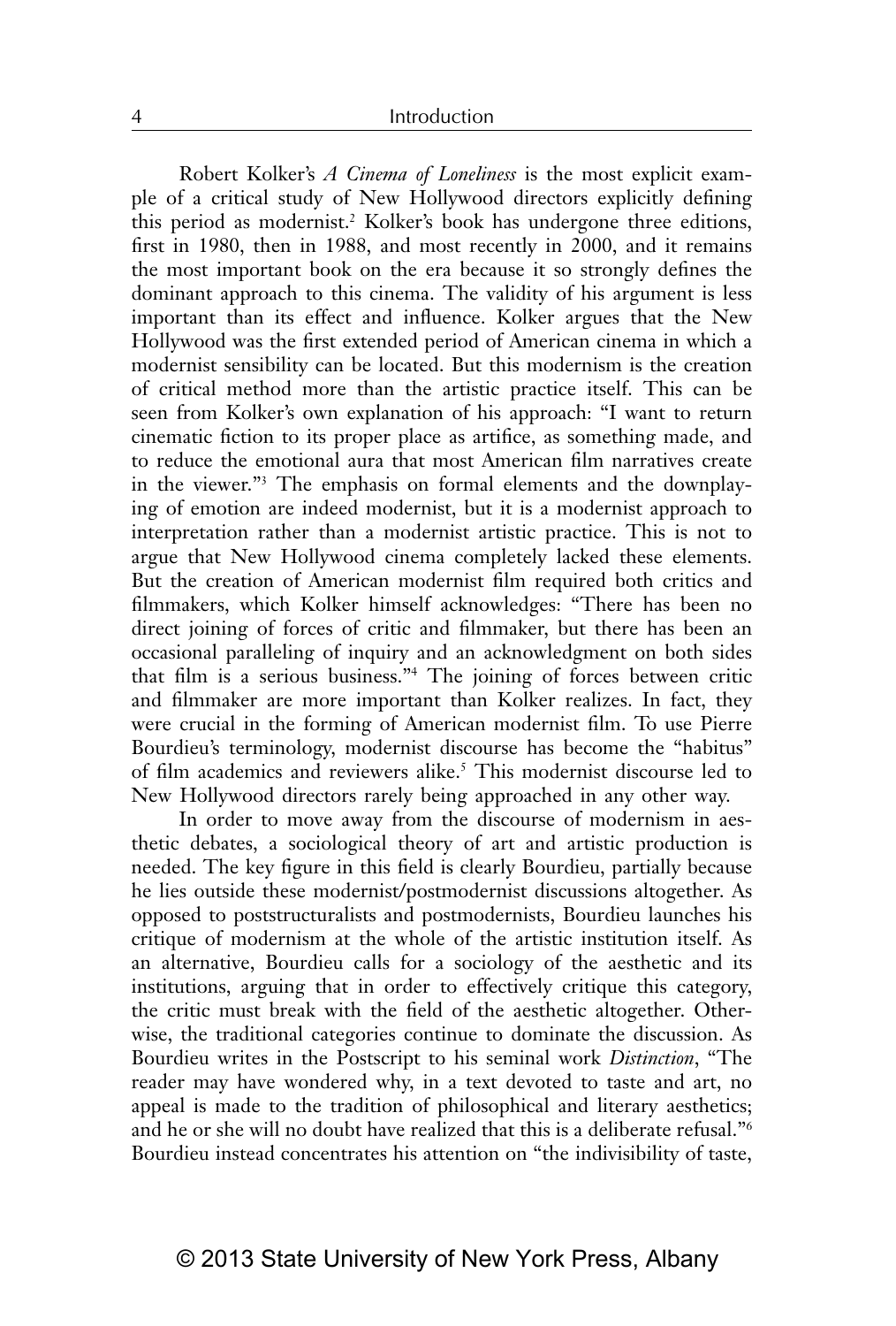the unity of the most 'pure' and most purified, the most sublime and the most sublimated tastes, and the most 'impure' and 'coarse,' ordinary and primitive taste."7 To look at culture in any other way is to argue in favor of some ideal, pure, and mythical form that ignores the importance of the social altogether.

He thus offers an alternative of "radical contextualizing" that moves beyond these aesthetic categories. I take this term from Randal Johnson's description of Bourdieu's practice in his introduction to *The Field of Cultural Production*:

Bourdieu's theory of the cultural field might be characterized as a radical contextualization. It takes into consideration not only works themselves, seen relationally within the space of available possibilities and within the historical development of such possibilities, but also producers of works in terms of their strategies and trajectories, based on their individual and class habitus, as well as their objective position within the field. It also entails an analysis of the structure of the field itself, which includes the positions occupied by producers (e.g., writers, artists) as well as those occupied by all the instances of consecration and legitimation which make cultural products what they are (the public, publishers, critics, galleries, academics and so forth). Finally, it involves an analysis of the position of the field within the broader field of power.<sup>8</sup>

Bourdieu's work allows Scorsese to be theorized beyond aesthetic categories and even beyond his own place in the Hollywood industry. Radically contextualizing Scorsese requires a thorough study of how the many aspects of film culture interact with each other in the production of any individual figure in the cultural field. Bourdieu's approach has become more influential in recent years within the film studies discipline, as can be seen in the work of such scholars as Barbara Klinger, Karen Frances Gracy, and Michael Z. Newman.<sup>9</sup> But Bourdieu's influence remains minor and is especially absent from studies of individual authors. This is due to the seeming paradox of using a broad theory of culture that de‑emphasizes the artistic field while dealing with a discourse such as auteurism, which concerns itself primarily with the text. Scholars favoring Bourdieu tend to see work on individual directors as unnecessary and even old-fashioned, while scholars attracted to the work of a single filmmaker choose to ignore the more sociological approach of Bourdieu in order to concentrate on individual filmic examples of their chosen director. This has been especially true of work on Scorsese. My objective is to use historical and sociological approaches to offer a corrective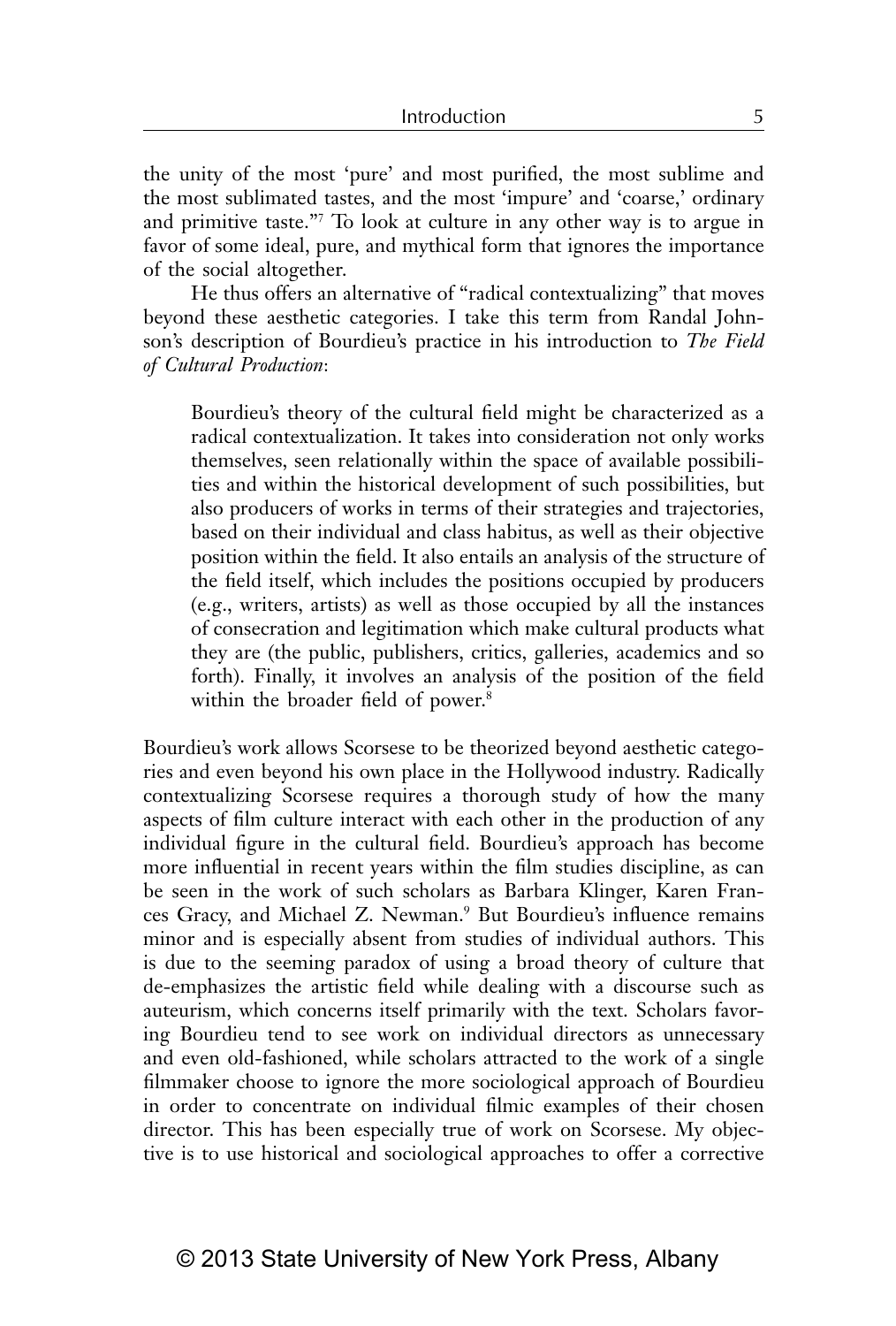to the prevailing scholarship, not so much in terms of what has been written, but rather what has not been written.

While Bourdieu is the key theorist to this work, we can draw on other sociological models, most notably Howard Becker and Herbert Gans.10 More important, Michel Foucault's writings provide a historical model for the whole notion of authorship. In chapter 4, Foucault's essay on genealogy is used specifically in relation to Scorsese's historical efforts. But the whole book is indebted to Foucault's poststructuralist approach, particularly the removing of subjectivity from its central position and the need to subordinate it to structural systems and discourses. More specifically, Foucault's influential essay "What Is an Author?" provides a questioning and skeptical analysis of the whole notion of the author and what this commonsense term ultimately signifies. Foucault's concept of the "author function" is not concerned with the author's factual relationship to a text (did he or she write this work or not), but rather what social and cultural roles the authored work fulfills. It stresses the social construction of authorship. My analysis of Scorsese's texts aims to demonstrate how Scorsese's authorship has structured these various works, and how Scorsese himself has become a text with various connotations and meanings.

Using these methodologies, each chapter focuses on an area of Scorsese's career from a different perspective than has dominated thus far. Chapter 1, "Scorsese and the University," considers the importance of Scorsese's university background to situating Scorsese as a film director. he reception and mediation of Scorsese's cultural work within academic and popular circles can be traced back to this university connection. But the university also offers an opportunity to examine Scorsese within a very different environment than the profit-driven world of Hollywood where he would eventually work for the majority of his career. The chapter analyzes the films of this period within the context of the time, not as merely "early" works in the career of a great director. The result is a vastly different appreciation of these films, along with the first extended scholarly work on the documentary *Street Scenes 1970*, a collective protest film Scorsese organized while teaching at nyu.

Chapter 2, "The Formation of Scorsese's Critical Reputation," examines Scorsese's move from NYU to Hollywood, from student filmmaker to professional director. It considers how and why Scorsese emerged as the canonized director of his generation, drawing on the connections made between the university and the field of film culture discussed in chapter 1. While most studies of Scorsese emphasize the formal qualities of the films as evidence of Scorsese's greatness, particularly his three most lauded (*Mean Streets*, *Taxi Driver*, and *Raging Bull*), focus shifts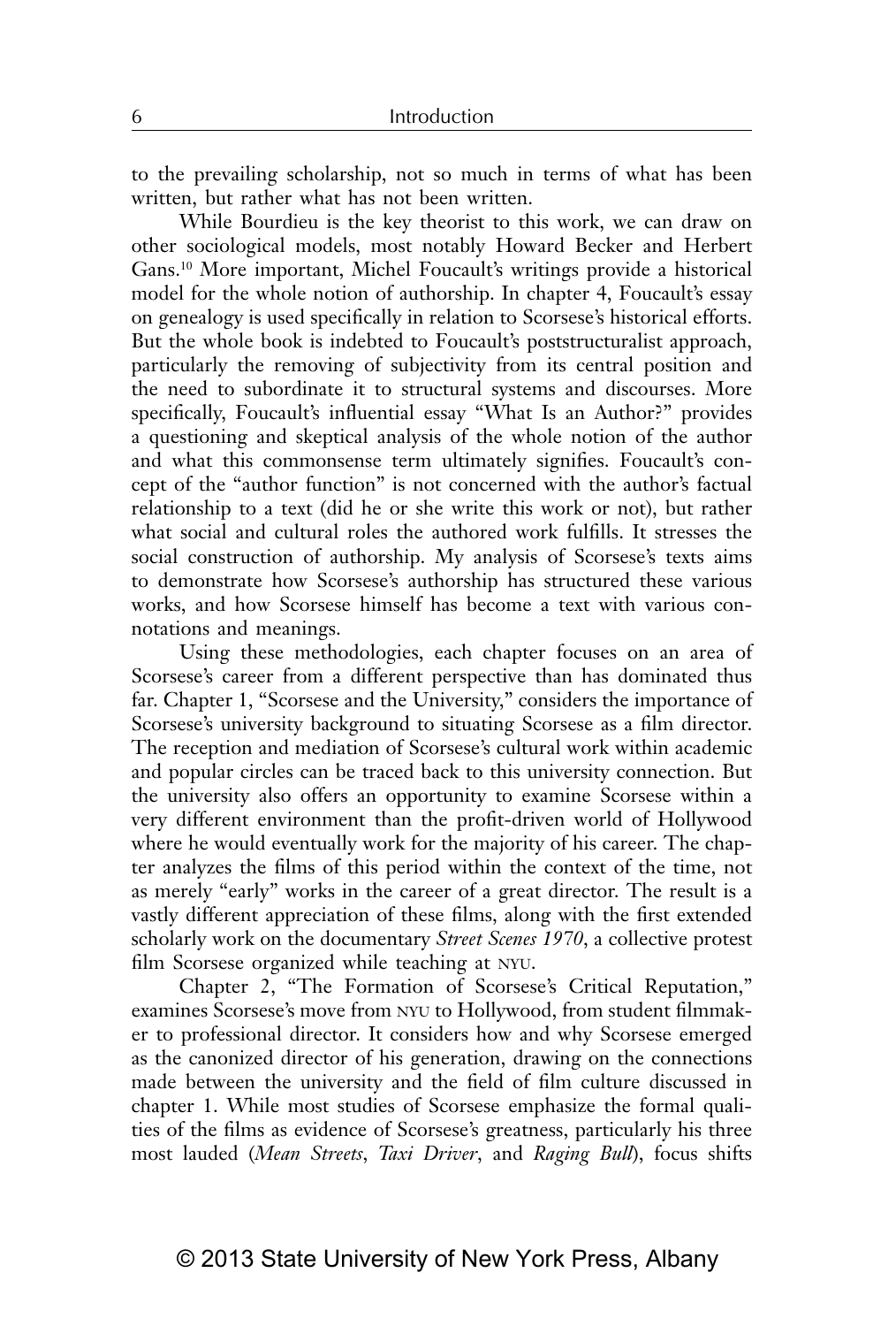away from Scorsese as auteur and toward the critical environment of the early 1970s, which allows for a broader understanding of the period and Scorsese's place within that environment, as well as offering a fresh perspective on the films themselves. This chapter concentrates on the period from *Boxcar Bertha*, Scorsese's first professional directing effort in 1972, until *Raging Bull*, the film many consider Scorsese's masterpiece.

Chapter 3, "Scorsese and the Fall of the Hollywood Renaissance," examines Scorsese's career during the decade of the 1980s, beginning with *Raging Bull*, released in 1980, and continuing to *The Last Temptation of Christ* in 1988. The time between these two landmark films has been downplayed in examinations of Scorsese's career, often dismissed as a transition period. This argument is convincing only if one looks at the films and their marginal place within Scorsese's canon: *The King of Comedy* (1983), *After Hours* (1985), and *The Color of Money* (1986) are rela‑ tively ignored when compared to Scorsese's other, more acclaimed works. But when analyzed contextually, this period is crucial due to Scorsese's ability to maintain and even strengthen his place as a prestigious auteur, despite numerous career setbacks. Through his involvement in projects such as film preservation, Scorsese survived the decade with his cultural capital intact, a feat that no other filmmakers of the New Hollywood accomplished.

Chapter 4, "Histories of Cinema and Cinematic Histories: Scorsese as Historian," details Scorsese's role as a chronicler of film history through both the majority of his feature films and his archival efforts. Increasingly, Scorsese presents worlds that no longer exist, emphasizing his own role in re-creating these lost worlds. Scorsese also made many documentaries on cinema history; appeared as an authority in numerous documentaries and shorts dedicated to the cinematic past; edited a book series for the Modern Library reprinting four texts of film literature; and produced a seven-part documentary on the blues for PBS. Like his work in preservation, Scorsese's role as historian and educator was rewarded both officially and unofficially. It also neatly coincided with a move within the discipline of film studies toward history and away from theory. This chapter analyzes how and why Scorsese has been presenting history and the evolution of his concern with the past.

The final chapter, "What Is Scorsese? Scorsese's Role in Contemporary Postmodern Culture," considers Scorsese within the contemporary postmodern environment, beginning with an analysis of *The King of Comedy* and the emerging independent cinema sensibility. It continues by looking at Scorsese as both a film critic and a cultural historian, and concludes with an examination of his campaign for an Academy Award and his role in the controversy over Elia Kazan's honorary Oscar in 1999.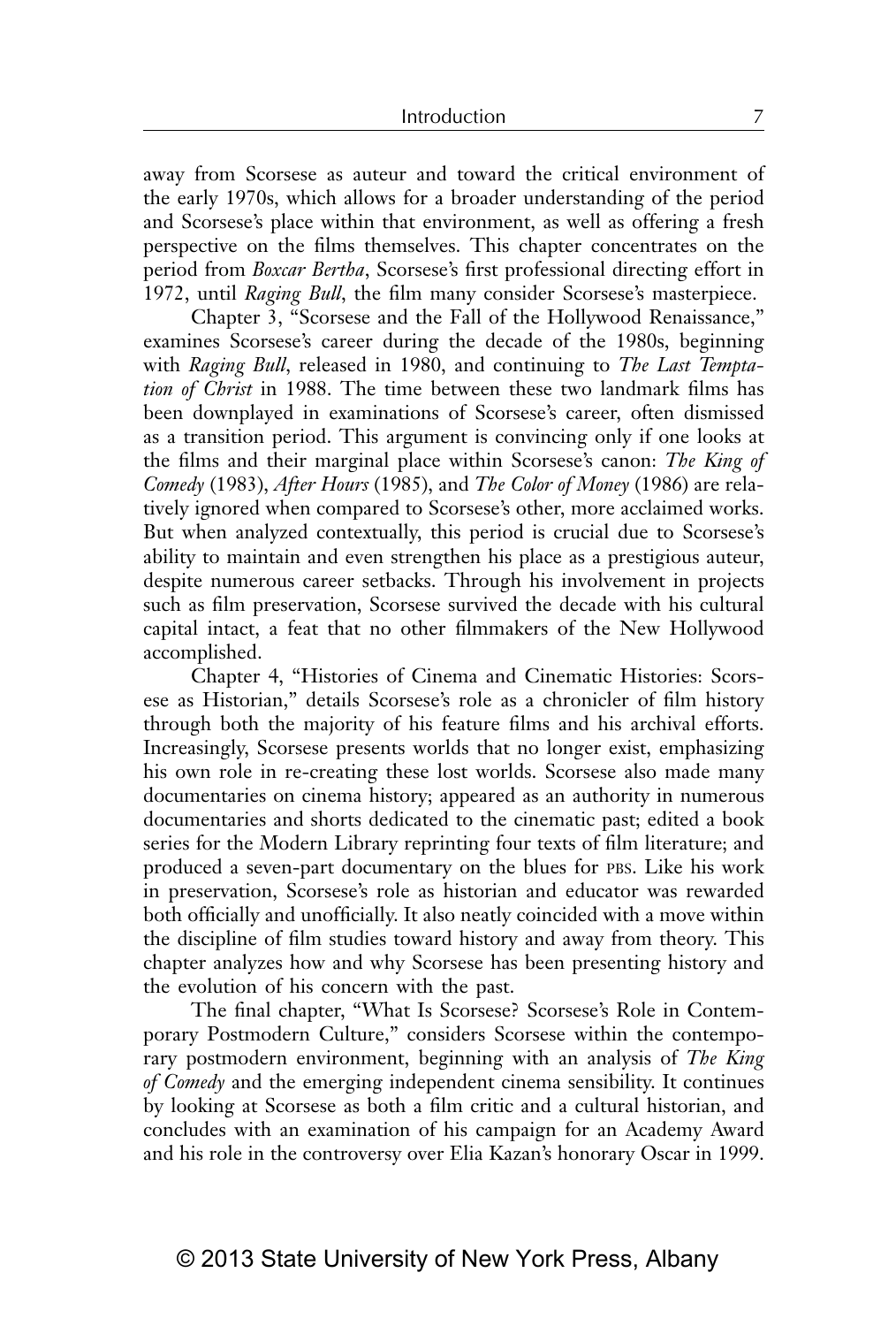The concern is with what projects Scorsese has chosen and how Scorsese has negotiated his cultural and economic capital as he has become an elder statesman of the industry.

Writing about any living figure offers a challenge, especially in terms of ending the analysis when work continues to be added to the filmography. In 2011 Scorsese released another feature film, *Hugo*, as well as the documentary *George Harrison: Living in the Material World*. While this study cannot keep up with Scorsese's continually increasing cultural output, it can provide a perspective on which to view this new material. Thus, while most reviewers view *Hugo* as simply an unapologetic love letter to cinema, it can also be viewed more critically as another text adding to a biographical legend that Scorsese has worked very hard to cultivate. After reading this study, I hope readers will be able to see each new Scorsese work in a different light and as something beyond just another text in the work of a canonical auteur.

Despite the many years and vast number of topics broached, the book remains coherent because of unifying presence of Scorsese himself. Not every or even most filmmakers of the past few decades would require such a broad range of subjects, and being able to filter all of these topics through Scorsese has hopefully led to a multifaceted work that is of historical interest beyond Scorsese as an individual. At the same time, Scorsese did not create this cultural field, and without it "Scorsese" would simply not exist. Many places throughout the book comment on the liminal position of Scorsese and of a certain duality that he has had to reconcile. This duality can be extended to my approach as well. This is both a broad history of American film culture over the past several decades and a study of one particular individual. It is perhaps this contradiction that has kept most of the studies of Scorsese so narrow in scope, limiting context merely to Scorsese's ethnic and religious background and events within the film industry. To continue this mode of analysis would be to ignore or downplay the vast number of cultural activities in which Scorsese has been and continues to be involved. Thus the analysis of the films focuses less on textual details and much more how each film figures in the broader scope of Scorsese's career and in turn how Scorsese's career is shaped by the cultural forces around him. As a result, films often overlooked, such as the student films and the more obviously mainstream productions are given equal attention with the canonical masterpieces. Furthermore, as Scorsese career progresses, his numerous documentaries, most of which are confined to footnotes in other studies, are given more weight. So while not a conventional authorship study, *Hollywood's New Yorker* is more about the very subject of authorship than approaches that focus primarily on textual explication.